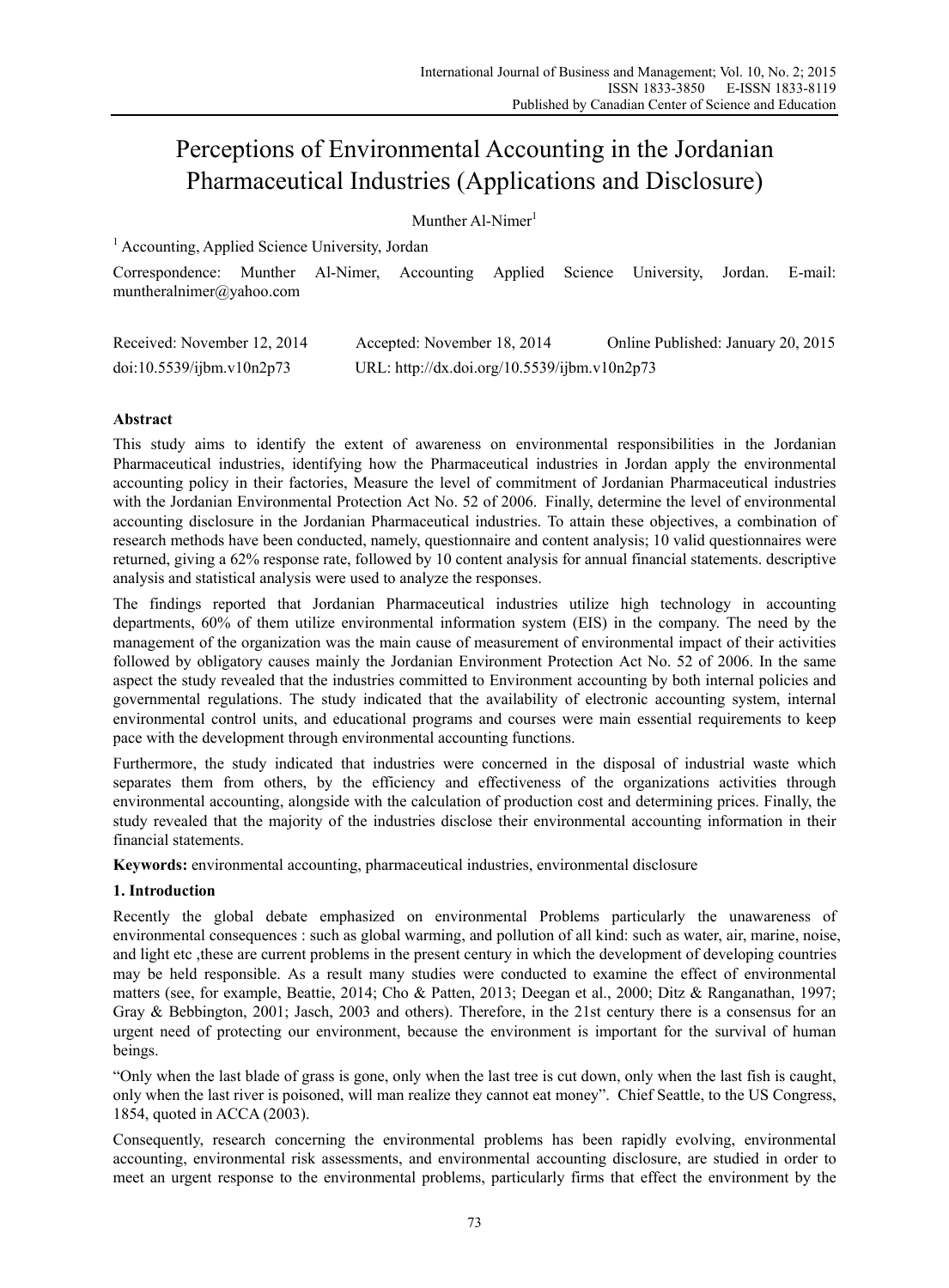activities emphasis on business environmental associations (see, for example, Soobaroyen & Ntim, 2013; Adams et al., 1998; Bansal & Howa, 1997; Deegan et al., 2000; Frost & Wilmshurst, 2000; Gamble et al., 1996; Burritt & Saka, 2006).

Environmental accounting is an important tool for understanding the role played by the natural environment in the economy. As a result, Environmental accounts provide data which highlight both the contribution of natural resources to economic well-beings and the cost imposed by pollution or resource degradation of the Environment which is a precious gift of nature. Environment means everything that surrounds us, the environment is an essential factor for the survival of human beings (Qureshi et al., 2012).

Baba, (2012) indicated that there is a variety of meanings regarding environmental accounting according to the contexts, they call it Green accounting (this term was used since 1980) which was defined as a method of measuring (in economic terms) the performance of the organizations in relation to the environment and environmental accounting are taken to mean in the identification and reporting of the environments specific cost, such as liability cost or waste disposal cost. For the purposes of this analysis a much more general definition is used. "Environmental accounting" is more than accounting for environmental benefits and cost. It is accounting for any cost and benefit that arises from changes in a firm's product or processe, where the change also has impact on the environment (Boyd, 1998).

Subsequently, several studies were conducted regarding environmental issues especially environmental accounting, Jordan as a developing country has drawn the attention to environmental problems that is seen by placing the Jordanian Environmental Protection Act No. 52 of 2006. (Ministry of Environment, 2014).

Therefore, the current study will identify the level of awareness and implementation of environmental issues on the Jordanian Pharmaceutical sector. Furthermore, the study will attempt to identify the level of environmental accounting and the disclosure of Jordanian Pharmaceutical industries.

# *1.1 Study Objectives*

This study aims to identify the level of awareness of the accounting departments within the Jordanian Pharmaceutical industries of environmental accounting by focusing on the following objectives:

- Identify the extent of awareness on environmental responsibilities in the Jordanian Pharmaceutical industries.
- Identify how the Pharmaceutical industries in Jordan apply the environmental accounting rules.
- Measure the level of commitment of Jordanian Pharmaceutical industries with the Jordanian Environmental Protection Act No. 52 of 2006 .
- Determine the level of environmental accounting and disclosure in the Jordanian Pharmaceutical industries.

# *1.2 Research Problem*

The problem with this study, is the extent of which the Jordanian Pharmaceutical industry administration is committed to the environmental responsibilities imposed by legal law (such as the Environmental Protection Act 2006 Jordanian) or committed of the ethical responsibilities.

This problem can be formulated in the following set of questions :

- Do financial departments in industries cope with the developments in the law and regulations issued by the government.
- Do industries finance departments that take into account environmental responsibilities in their policies and strategies?
- Do Jordanian Pharmaceutical industries disclose the environmental responsibilities in their financial statements?

# **2. Literature Review**

Cho and Roberts (2010) applied content analysis to the corporate websites environmental disclosure of samples of firms and found that worse environmental performers provide more extensive disclosure in terms of content and website presentation. Hence, this highlighted and affirmed the purported de-coupling of actual firms environmental performance (i.e. back stage reality) from the firms" website of environmental disclosures (i.e. front stage portrayal of a proper, socially acceptable environmental posture).

Saymeh and Al Shoubaki (2013) indicated that accounting ideology is becoming highly concerned of the environmental responsibilities. They emphasized on the importance of environmental accounting principles and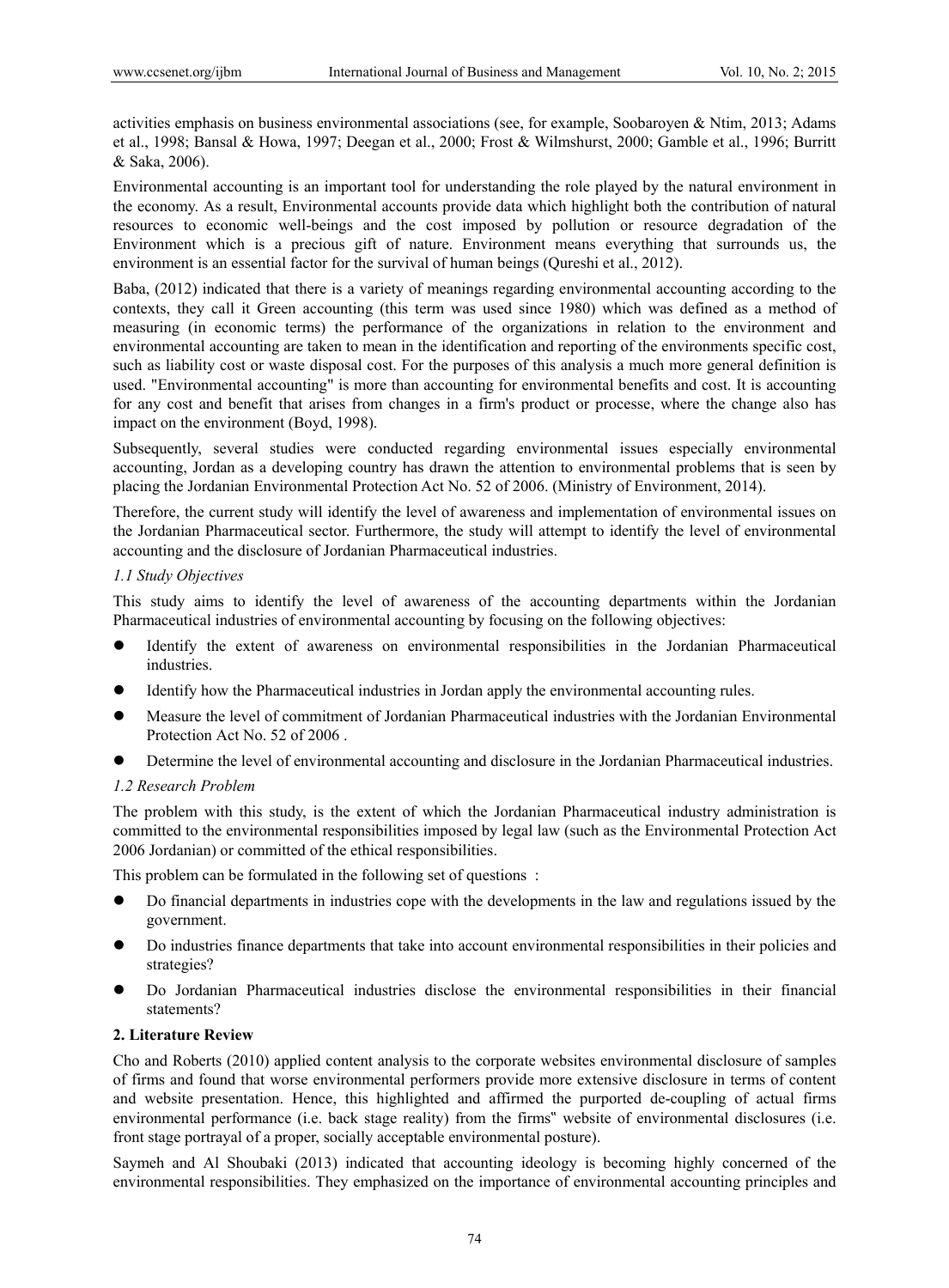all enterprises and recommended the need of environmental commitment in any project in terms of its contribution to its environmental responsibilities. This study concluded that the Jordanian general was committed towards environmental accounting and they keep pace of the development of this field.

Patten (2002) examined the relation between a US samples 1990 annual report environmental disclosures and their environmental performance. The study indicated that controlling the firm sizes and industry classifications aroused a significant negative relation between performance and disclosure for the sample firms during that period. Moreover, the disclosure level of firms from non-environmentally sensitive industries seemed more affected by the toxic release levels than was the disclosure of firms from environmentally sensitive industries.

Contrafat to and Burns (2013), their study highlighted the importance of management accounting in facilitating and shaping the cumulative path of social and environmental accounting and reporting (SEAR) practices by focusing on the interrelationship between organizational change and SEAR practices. As a result the study extended the understanding of SEAR practices as cumulative process over time, an awareness of the potential limits to such developments in profit-seeking organizations, and stresses a need to be circumspect when involving management accounting and pay attention to the uncritical reliance on conventional management accounting tools.

A study conducted by Blioumis, V., et al, (2012) in order to examine if environmental management accounting, and especially Environmental Cost Accounting which could support both the augmentation of environmental nonprofit/nongovernmental sector's accountability, and the provision of meaningful results for policy decision making. The study indicated that the existing Environmental Management Accounting tools can partly address the several dimensions of their operation and additional accounting regimes were been needed. Nevertheless, these tools can be a useful starting point.

Jones (2011) declared that social and environmental reports are growing in a study that aimed to investigate graph usage in social and environmental reports. The results show that the graphs are widely used. Key managerial preferences are shown to be air pollution, waste output, energy usage and employees. High profile industrial sectors, particularly the extractive industries, used graphs the most. There was clear evidence of impression management in graph usage. In terms of trends selected and in the distortion of those trends, there was an overwhelming portrayal of good rather than bad news. Companies in high impact industries tended to present relatively more good news than bad news in graphs and distort graphs relatively more favourable than those in low impact companies.

# **3. Research Methodology**

With reliance on the Ministry of Industry and Trade records at March 2014, the Pharmaceutical and Medical Industries sector consisted of 10 industries, therefore the current study will include the whole population in the study.

To ensure conformity with the objectives of the research, the current research employed the quantitative approach and the qualitative approach at the same time which is called the multi-method approach by applying a questionnaire analysis and content analysis (Saunders, 2007).

It will be exploratory in terms of finding out the extent of awareness in environmental responsibilities in the JordanianPharmaceutical industries. Moreover, to identify how the Pharmaceutical industries in Jordan are applicable to the environmental accounting policy in their industries by applying Saymeh and Al Shoubaki (2013) questions to attain these objectives.

Alongside, the study carried out content analysis to fulfil the last objective of the study, in this aspect of determining the level of environmental accounting disclosure in the Jordanian Pharmaceutical Industries. Therefore, the current study depends on two main methods of primary data collection, namely; questionnaire and content analysis method, as both of them are applicable to the objectives which the research aims to achieve and they complement and consolidate each other 12 questionnaires were returned from the 18 questionnaires distributed and 10 valid questionnaires were able to be analysed giving a 62% response rate.

# **4. Research Finding**

These descriptive results attempt to accomplish the study objectives. The first section of findings were based on analyzing the questionnaires and the second section based on analyzing the content analysis which was gathered from the annual reports in order to find out the level of disclosure of environmental accounting in their financial statements.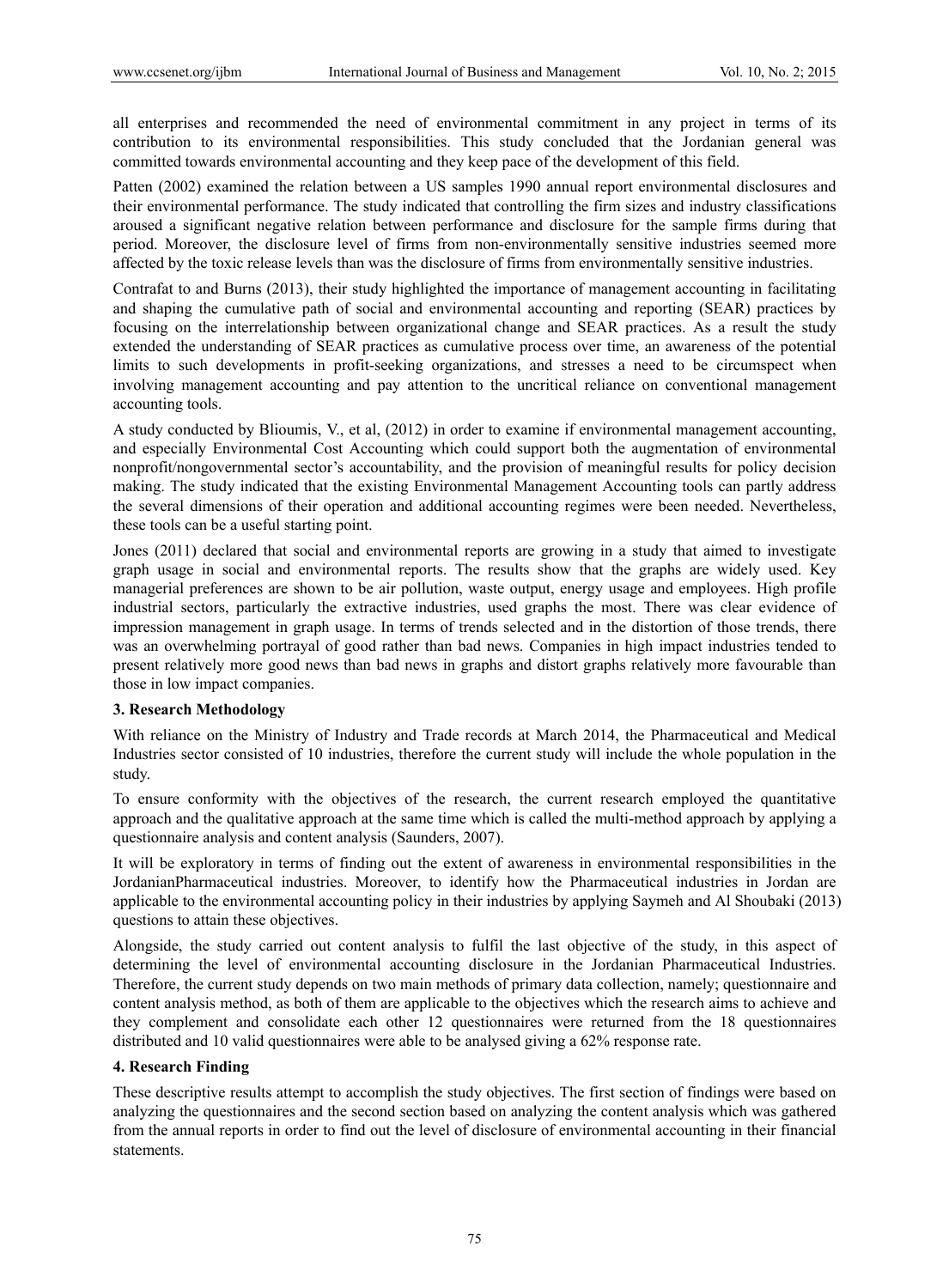## **Section one: Descriptive Results**

## *4.1 Accounting Information System*

The first question was asked in order to identify the availability of accounting information system. The following Table 1 indicates that the awareness of accounting departments is in need of accounting information system in their industry and it indicate the high technology applied in accounting departments as all of them utilize accounting systems.

#### Table 1. Accounting information system

| Have accounting information system | Frequency | Percentage |
|------------------------------------|-----------|------------|
| Yes                                | I ()      | 100%       |
| No                                 |           |            |
| Not Response                       | -         | ۰          |

## *4.2 An Environmental Information System (EIS)*

Respondents were asked to determine the usage of an environmental information system (EIS), Table 2 below indicates the distribution of the sample by having an environmental information system (EIS) in the company . The table shows that (60%) of the study sample has this system while (40%) do not have it. This advocates the demand for including environmental accounting in their systems.

#### Table 2. Environmental information system (EIS)

| Have an environmental information system (EIS)        | Frequency | Percentage |
|-------------------------------------------------------|-----------|------------|
| Yes                                                   |           | 60%        |
| No                                                    |           | 40%        |
| An EIS is under development.                          |           |            |
| My organization plans to develop an EIS in the future |           |            |
| Total                                                 | 10        | 100%       |

#### *4.3 The Causes of Measurement of Environmental Impact of Organization Activities*

In order to determine the extent of measurement of the environmental impact on industry activities and the reason behind the measurement, respondents were asked to give reasons behind the measurement of the environmental impact. Table 3 below shows the distribution of why industries measure the environmental affects of its activities. The table shows that (60%) of the study, samples said, "to the extent needed by the management of the organization", (20%) "to the extent required by mandatory requirements" and (20%)" to the extent that would allow the organization to disclose environmental information". This shows that organizations make it to the extent needed by the management more than other reasons.

Table 3. The causes of measurement of environmental impact

| The causes of measurement of environmental impact                         | Frequency | Percentage |
|---------------------------------------------------------------------------|-----------|------------|
| To the extent needed by the management of the organization                |           | 60%        |
| To the extent required by mandatory requirements                          |           | 20%        |
| To the extent that would allow the organization to disclose environmental |           | 20%        |
| information                                                               |           |            |
| Total                                                                     | 10        | 100%       |

## *4.4 Commitment of the Jordanian Pharmaceutical Industries' to Environmental Accounting Standards*

In order to achieve the study objectives which concern the identification of the level of Commitment of Jordanian Pharmaceutical industries' to environmental accounting standards. The respondents were ranked to the level of commitment in terms of the reasons behind the commitments shown in Table 4 below. The Response trends were positive about all the paragraphs, the arithmetic mean is higher than the standard mean (3), and the results revealed in the table that the internal policies and governmental regulations in the Jordanian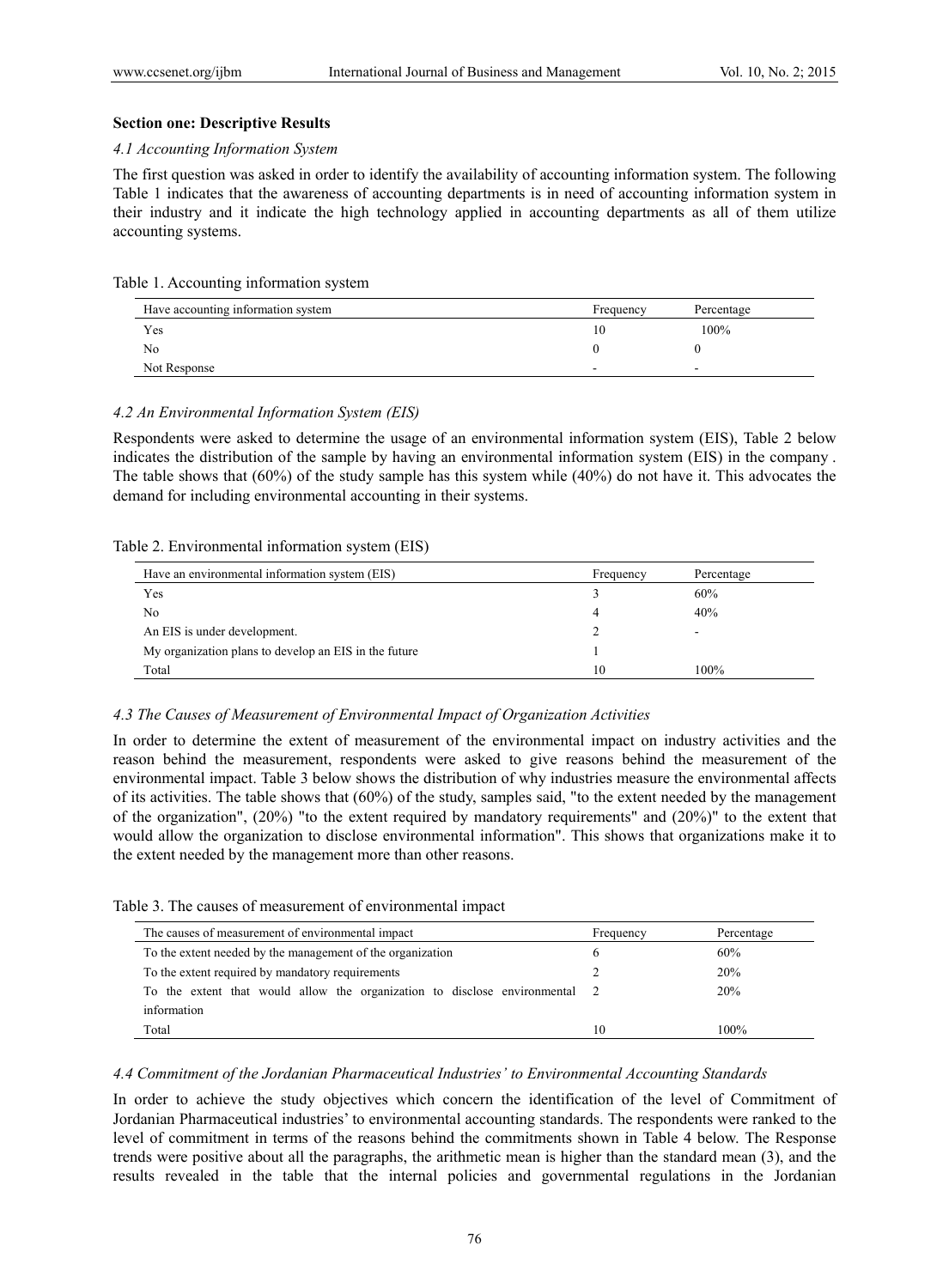Pharmaceutical industries were represented by a commitment Jordanian Environment Protection Act No. 52 of 2006. As a result the study indicates that the Jordanian Pharmaceutical industries committed to the environmental accounting by both the internal policies and governmental law.

Table 4. The Commitment of the Jordanian Pharmaceutical industries' to environmental accounting standards

| Commitment of the Jordanian Pharmaceutical industries companies' to environmental      | Mean  | St. Deviation |
|----------------------------------------------------------------------------------------|-------|---------------|
| accounting standards.                                                                  |       |               |
| There are internal laws and regulations in the Jordanian Pharmaceutical industries to  | 4.033 | 0.927         |
| ensure the preservation of the environment and dealing with it.                        |       |               |
| The company thing takes into account the social responsibility when it sets the human  | 3.866 | $-0.973$      |
| resources                                                                              |       |               |
| Keep pace with developments in Jordanian Pharmaceutical industries that arise on the   | 3.633 | 0.850         |
| laws and regulations related to environmental responsibility                           |       |               |
| There is interest among decision makers certain concern about environment and the      | 3.633 | 0.999         |
| natural resources in general                                                           |       |               |
| There is a formal follow-up by the environmental authorities of the Jordanian          | 3.566 | 0.935         |
| Pharmaceutical industries                                                              |       |               |
| There is commitment to environmental and social responsibilities which are not imposed | 3.466 | $-0.776$      |
| by laws                                                                                |       |               |
| There is a commitment Jordanian Environment Protection Act No. 52 of 2006              | 3.266 | 1.014         |

### 4.5 Requirements to Keep Pace with Development Developments through Environmental Accounting Function

As shown in table 5, respondents were asked their view of requirements regarding in keeping up with the developments through the accounting function of environmental trends were positive about all the paragraphs as the average arithmetic is higher than the standard mean (3). Accordingly, the study revealed the availability of electronic accounting system, internal environmental control units, and educational programs and courses are main essential requirements to keep pace with the development of the environmental accounting functions.

Moreover, the respondents indicate the difficulties in terms of measuring environmental costs based on the information provided via environmental information systems and indicate the low disclosure of their environmental performance via online networks.

|  |  |  |  |  |  |  |  |  |  |  |  |  | Table 5. Commitment of the Jordanian Pharmaceutical industries' to environmental accounting standards |  |  |  |  |
|--|--|--|--|--|--|--|--|--|--|--|--|--|-------------------------------------------------------------------------------------------------------|--|--|--|--|
|--|--|--|--|--|--|--|--|--|--|--|--|--|-------------------------------------------------------------------------------------------------------|--|--|--|--|

| Requirements to keep pace with developments through environmental accounting        | Mean  | St. Deviation |
|-------------------------------------------------------------------------------------|-------|---------------|
| function                                                                            |       |               |
| Availability of electronic accounting system to fulfill the purposes of Jordanian   | 3.633 | 1.033         |
| Pharmaceutical industries requirements of disclosure of environmental               |       |               |
| performance                                                                         |       |               |
| There is an electronic system that provides the administration with financial lists | 3.566 | $-1.278$      |
| related to environmental accounting                                                 |       |               |
| There are internal environmental control units to provide Jordanian                 | 3.466 | 1.105         |
| Pharmaceutical industries decision makers with information                          |       |               |
| There are educational programs and courses held by Jordanian industrial             | 3.333 | 0.958         |
| companies to know the disclosure requirements of environmental performance          |       |               |
| companies are facing difficulties in measuring environmental costs based on the     | 3.133 | 0.973         |
| information provided via the environmental information systems                      |       |               |
| Companies disclose their environmental performance via online networks              | 2.766 | $-1.006$      |

#### 4.6 Efficiency and Effectiveness of the Organization Activities through Environmental Accounting

The respondents ranked their view on achieving efficiency and effectiveness in the work through environmental accounting in terms of the importance as shown in Table 6 below.

The results revealed that Jordanian Pharmaceutical industries were concerned in the disposal of industrial waste that distinguished them from others with mean  $(4.1)$  with a standard deviation  $(0.922)$ , and they take into account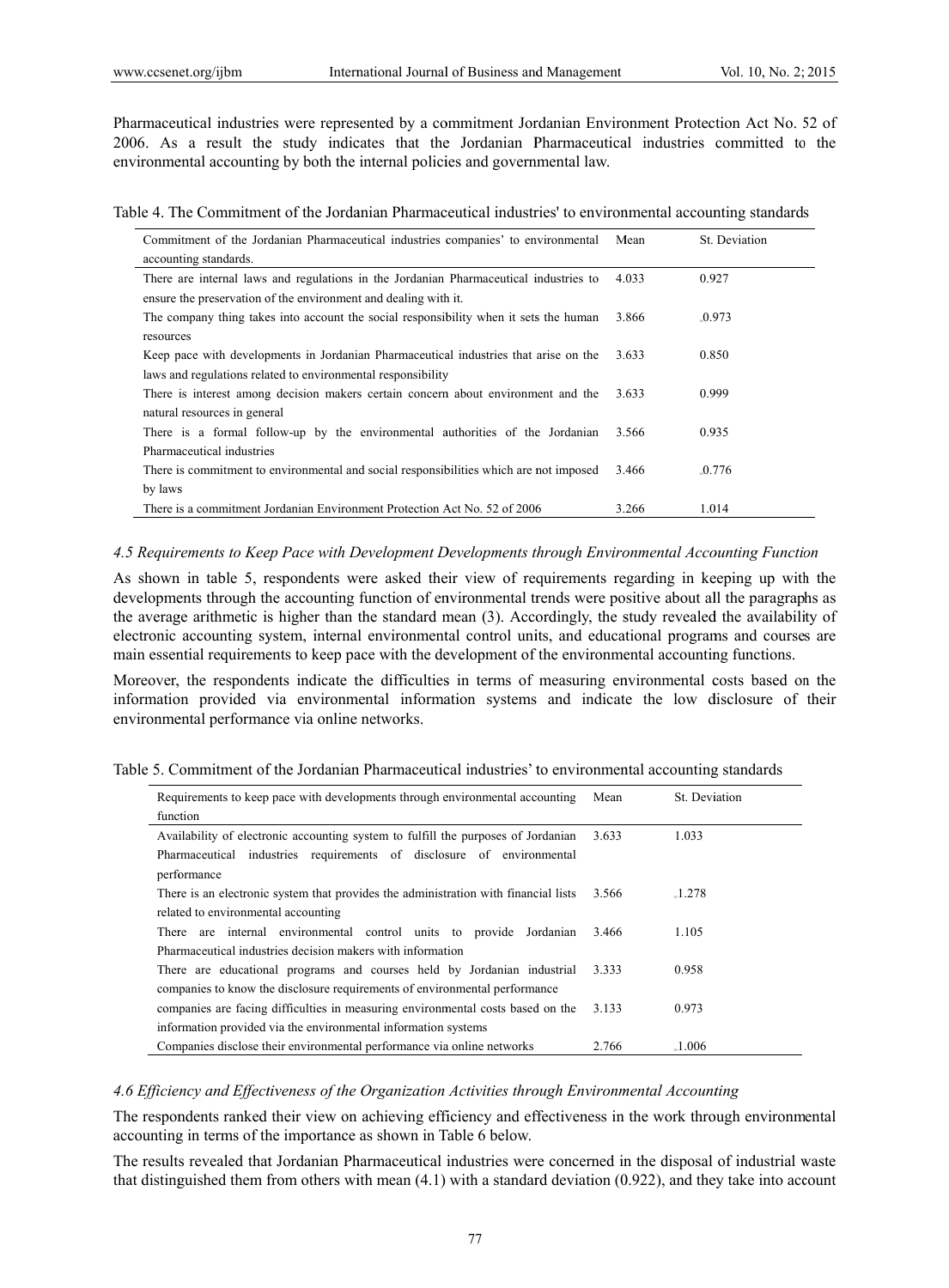environmental costs when they calculated the production costs with mean  $(4)$ , with a standard deviation  $(0.830)$ . Furthermore, the administrations are concerned with environmental responsibilities when determining prices and measuring the feedback from their customers regarding the importance of environmental responsibilities.

Table 6. Efficiency and effectiveness of the organization activities through environmental accounting

| Efficiency and effectiveness of the organization activities through environmental accounting.                         | Mean  | St.       |
|-----------------------------------------------------------------------------------------------------------------------|-------|-----------|
|                                                                                                                       |       | Deviation |
| Jordanian Pharmaceutical industries are concerned in disposal of industrial waste that distinguishes them from        | 4.100 | 0.922     |
| others.                                                                                                               |       |           |
| Environmental costs are taken into account when calculating production costs                                          | 4.000 | 0.830     |
| Administrations are concerned with environmental responsibility when determining prices.                              | 3.900 | 0.994     |
| Companies' administrations are interest by the adequacy of lighting and colors in the production sites which helps to | 3.566 | 1.304     |
| maintain the performance and stability of their staff.                                                                |       |           |
| There are feedbacks from customers reveal the importance of caring to environmental responsibilities                  | 3.533 | 1.074     |
| Companies are concerned about environmental responsibility by allocating a portion of their profits as donations to   | 3.500 | 1.074     |
| environmental associations.                                                                                           |       |           |
| Companies care about special needs individuals and identify aspects of care about them.                               | 3.200 | 1.095     |

#### **Section Two: Content Analysis**

This section aimed to identify the level of disclosure of environmental accounting in the Jordanian Pharmaceutical industries by examining the annual report for each company separately as shown in table 8 below. Accordingly, the study indicates that the majority of the Jordanian Pharmaceutical industries disclose their environmental accounting information in their financial statements which reflects the high level of awareness of the importance of the environmental accounting which support the above findings in the first section.

| Environmental information       |           | No disclosure | Fully disclosure |            |  |
|---------------------------------|-----------|---------------|------------------|------------|--|
|                                 | Frequency | Percentage    | Frequency        | Percentage |  |
| <b>Employee Training</b>        |           | 20%           | δ                | 80%        |  |
| Distribution of Employees       |           | 20%           | ŏ                | 80%        |  |
| <b>Environmental Policies</b>   |           | 20%           | δ                | 80%        |  |
| Environmental Performance       |           | 20%           | 8                | 80%        |  |
| <b>Environmental Protection</b> |           | 20%           | 8                | 80%        |  |
| Social Community Programs       |           | 20%           |                  | 80%        |  |
| Social Policies-Customer Health |           | 20%           |                  | 80%        |  |

Table 7. Environmental accounting disclosure

#### 5. Conclusion

The study has investigated the environmental accounting in the Jordanian context; particularly the Jordanian Pharmaceutical industries from multiple aspects. Mainly: identifying the extent of awareness on environmental responsibilities in the Jordanian Pharmaceutical industries; identifying how the Pharmaceutical industries in Jordan apply the environmental accounting policy in their factories; assessing the efficiency and effectiveness of environmental accounting functions in industrial companies by comparing the actual procedures applied with Jordanian Environmental Protection Act No. 52 of 2006; and finally, determine the level of environmental accounting disclosure in the Jordanian Pharmaceutical industries. In order to maximize the validity and reliability of the research findings, the research utilized two methods (questionnaire, and content analysis method).

Therefore, 10 valid questionnaires gave a 62% response rate, the research findings that were discussed in the earlier section, the findings reported that the Jordanian Pharmaceutical industries utilized high technology in accounting departments, 60% of them utilized environmental information system (EIS) in the company. The need by management of the organization was the main cause of measurement of environmental impact of their activities followed by obligatory causes mainly the Jordanian Environment Protection Act No. 52 of 2006. In the same aspect the study revealed that the Jordanian Pharmaceutical industries committed to Environment accounting by both internal policies and governmental regulations.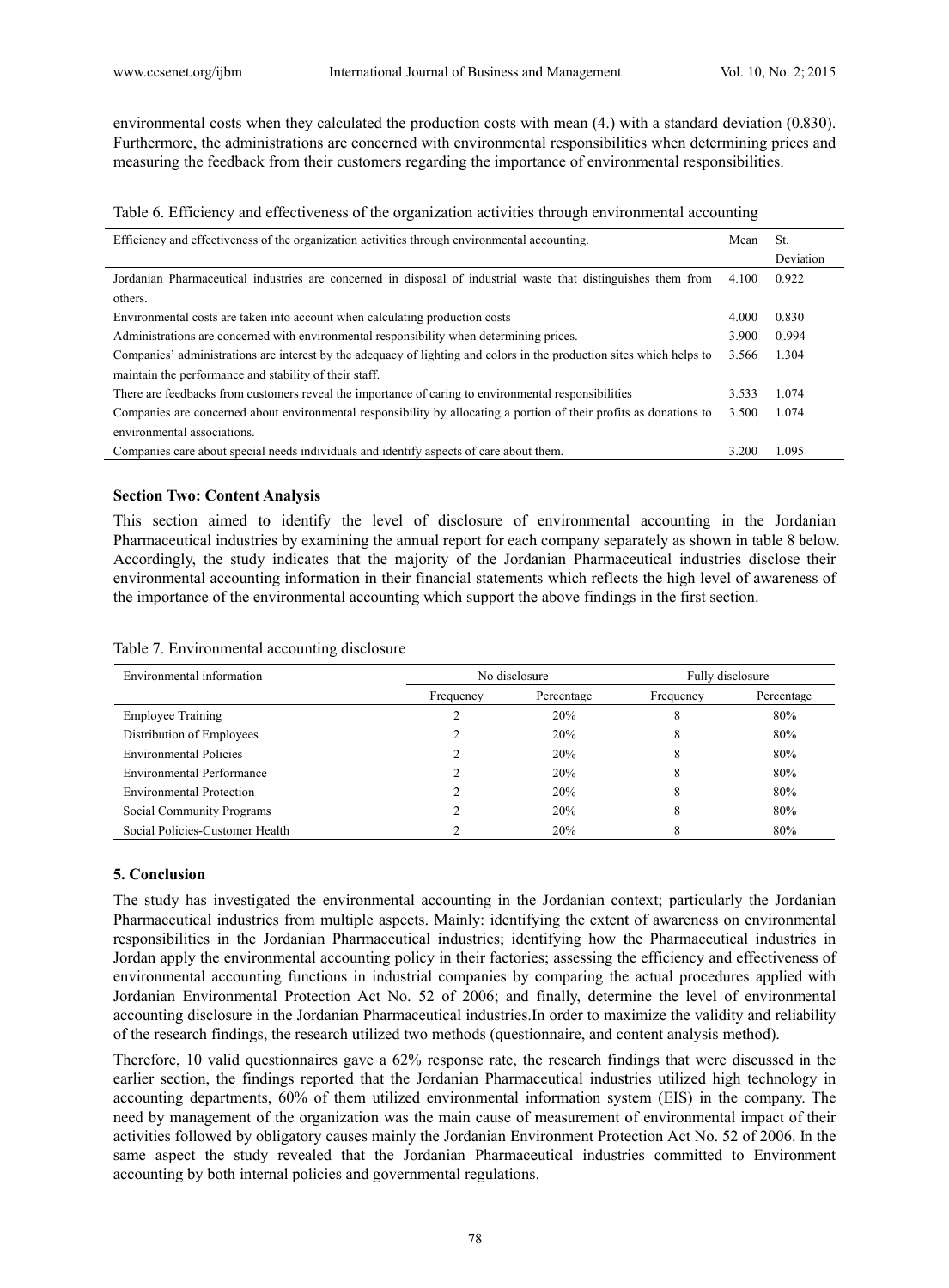The study indicated that the availability of electronic accounting system, an electronic system, an internal environmental control units, and educational programs and courses are main essential requirements to keep pace with the development of environmental accounting functions.

Furthermore, the study indicated that Jordanian Pharmaceutical industries were concerned in the disposal of industrial waste which distinguishes them from others as efficiency and effectiveness of the organization activities through environmental accounting, alongside with calculating production costs and determining prices.

Finally, the study revealed that that the majority of the Jordanian Pharmaceutical industries disclose their environmental accounting information in their financial statements.

#### **6. Recommendations and Future Research**

based on the research findings and conclusion, the research has produced some recommendations to the Jordanian Pharmaceutical industries in order to boost the environment accounting role of firms in that sector, namely: taking into account the commitment of the Jordanian Environment Protection Act No. 52 of 2006; there is a need of awareness of the framework and the general concepts of environmental accounting and its applicable methods, and accounting systems; keeping up with the developments that arise from the laws and regulations related to environmental responsibility; and finally, need to follow the responsibilities which might not be imposed by environmental laws, besides the need to set up a criteria to guide accountants in the practice of environmental accounting. The current study examines environmental accounting in the Jordanian Pharmaceutical industries sector, Consequently, it would be useful to conduct further research related to environmental accounting for other sectors.

#### **Acknowledgement**

The Author is grateful to the Applied Science Private University, Amman, Jordan , for the full financial support granted to this research project ( Grant No. DRGS-2014-2015-63).

# **References**

- Abdul, A., Saymeh, F., & Younes, A. S. (2013). The commitment of The Jordanian Industrial Companies in Applying Environmental Accounting. *European Journal of Business and Management, 5*(16).
- ACCA. (2003). *The Big Picture: How the Environment Influences Corporate Profit*. London: The Association of Chartered Certified Accountants.
- Adams, C. A., Hill, W. Y., & Roberts, C. B. (1998). Corporate Social Reporting Practices in Western Europe: Legitimating Corporate Behaviour? *The British Accounting Review, 30*(1), 1–21. http://dx.doi.org/10.1006/bare.1997.0060
- Baba, M. C. (2012). Advantages of Implementing Environmental Accounting Within An Economic Entity. Anale. SeriaŞtiinţeEconomice. *Timişoara*, (XVIII/2), 15–24.
- Bansal, P., & Howard, E. (1997). *Business and the Natural Environment*. Oxford, Boston: Butterworth-Heinemann, p. 278.
- Boyd, J. W. (1998). The Benefits of Improved Environmental Accounting: An Economic Framework to Identify Priorities. Resources for the Future, Discussion Paper 98-49 [September] 1998, Washington, DC. Retrieved from http://www.rff.org./Boyd.cfm
- Charles, H. C., & Dennis, M. P. (2013). Green accounting: Reflections from a CSR and environmental disclosure perspective. *Critical Perspectives on Accounting, 24*(6), 443–447. http://dx.doi.org/10.1016/j.cpa.2013.04.003
- Cho, C., & Roberts, R. (2010). Environmental reporting on the internet by America's Toxic 100: Legitimacy and self-presentation. *International Journal of Accounting Information Systems, 11*, 1–16. http://dx.doi.org/10.1016/j.accinf.2009.12.003
- Christine, J. (2003). The use of Environmental Management Accounting (EMA) for identifying environmental costs. *Journal of Cleaner Production, 11*(6), 667–676. http://dx.doi.org/10.1016/S0959-6526(02)00107-5
- Deegan, C., Rankin, M., & Voght, P. (2000). Firms' Disclosure Reactions to Major Social Incidents: Australian Evidence. *Accounting Forum, 24*(1), 101–130. http://dx.doi.org/10.1111/1467-6303.00031
- Ditz, D., & Ranganathan, J. (1997). *Measuring Up: Toward a Common Framework for Tracking Corporate Environmental Performance.* Washington, D.C.: World Resources Institute, p. 40.
- Frost, G. R., & Wilmshurst, T. D. (2000). The Adoption of Environment-Related Management Accounting: An